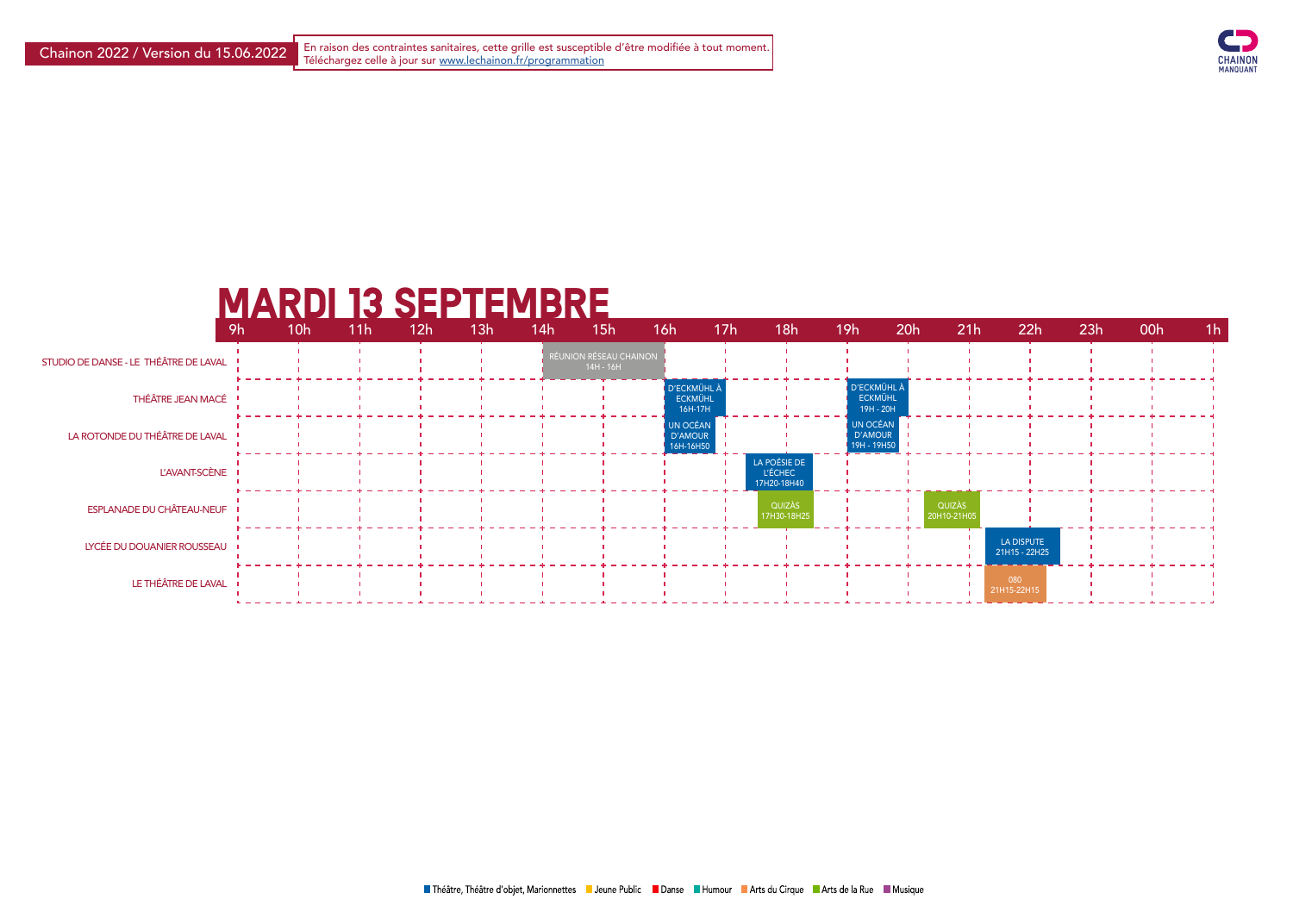

## MERCREDI 14 SEPTEMBRE



| 22h                                                 | 23h | 00h | 1 <sub>h</sub> |
|-----------------------------------------------------|-----|-----|----------------|
|                                                     |     |     |                |
|                                                     |     |     |                |
|                                                     |     |     |                |
| <b>MA P'TITE</b><br><b>CHANSON</b><br>21H15 - 22H05 | ı   | ı   |                |
|                                                     |     |     |                |
|                                                     |     |     |                |
|                                                     |     |     |                |
|                                                     |     |     |                |
| ı                                                   |     |     |                |
|                                                     |     |     |                |
|                                                     |     |     |                |
|                                                     |     |     |                |
|                                                     |     |     |                |
|                                                     | ı   |     |                |
|                                                     | ı   |     |                |
| <b>CABARET POUSSIÈRE</b><br>21H15 - 23H15           |     |     |                |
| LA VEILLÉE<br>$21H15 - 23H15$                       |     |     |                |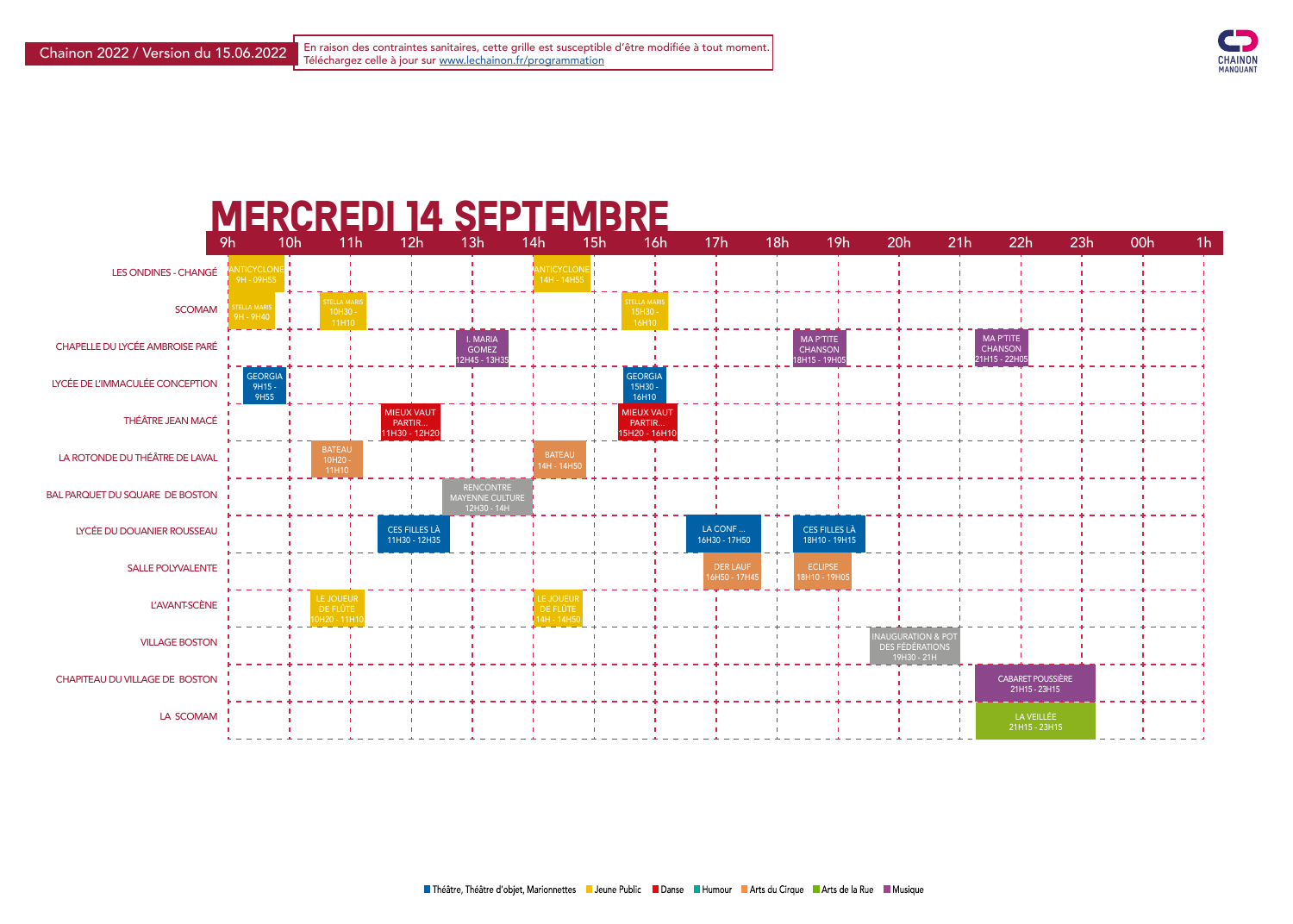

## **JEUDI 15 SEPTEMBRE**



| 1 <sub>h</sub>                   | 22h | 23h | 00h | 1 <sub>h</sub> |
|----------------------------------|-----|-----|-----|----------------|
|                                  |     |     | ı   |                |
|                                  |     |     |     |                |
|                                  |     |     |     |                |
|                                  |     |     |     |                |
|                                  |     |     | ı   |                |
|                                  |     |     | ı   |                |
|                                  |     |     |     |                |
|                                  |     |     |     |                |
|                                  |     |     | ı   |                |
| LA VEILLÉE                       |     |     | ı   |                |
| 0H15 - 22H15                     |     |     |     |                |
| <b>TUMULTE</b><br>21H - 22H      |     |     | ı   |                |
| <b>UNA BESTIA</b><br>21H - 21H50 |     |     |     |                |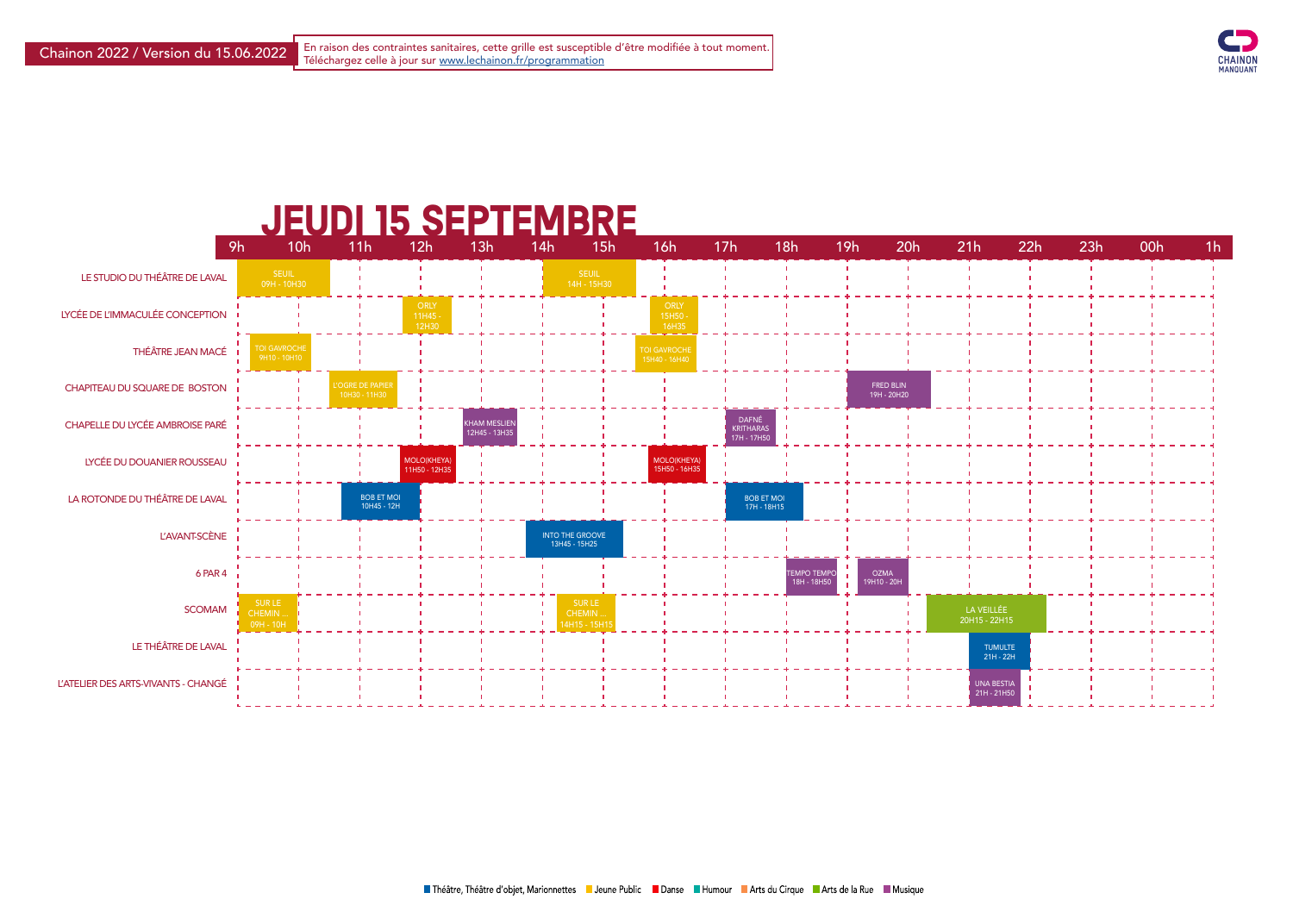



| h | 22h                                                              | 23h                              | 00h                         | 1 <sub>h</sub> |
|---|------------------------------------------------------------------|----------------------------------|-----------------------------|----------------|
|   |                                                                  | ı<br>I                           | ı<br>ı                      |                |
|   |                                                                  | ı                                |                             |                |
|   |                                                                  |                                  |                             |                |
|   |                                                                  |                                  |                             |                |
|   |                                                                  |                                  |                             |                |
|   | <b>ORLY</b><br>22H - 22H45                                       | ī                                |                             |                |
|   |                                                                  |                                  |                             |                |
|   |                                                                  |                                  |                             |                |
|   |                                                                  | п                                |                             |                |
|   |                                                                  | ı                                |                             |                |
|   |                                                                  |                                  |                             |                |
|   |                                                                  |                                  |                             |                |
|   |                                                                  |                                  |                             |                |
|   |                                                                  |                                  |                             |                |
|   |                                                                  |                                  |                             |                |
|   |                                                                  |                                  |                             |                |
|   |                                                                  |                                  |                             |                |
|   |                                                                  | ı<br>ī                           |                             |                |
|   | SOUL<br><b>CARAVANE</b><br>21H15 - 22H05                         | <b>BARRUT</b><br>22H25-<br>23H15 | <b>KUTU</b><br>23H35 - 0H25 |                |
|   | <b>ALEX VIZOREK &amp; FRIENDS</b><br>(4 ARTISTES)<br>21H - 22H45 | ı<br>Ī<br>ī<br>٠                 | ī<br>ı                      |                |

L'HOMME 22H25

L'HOMME 23H35